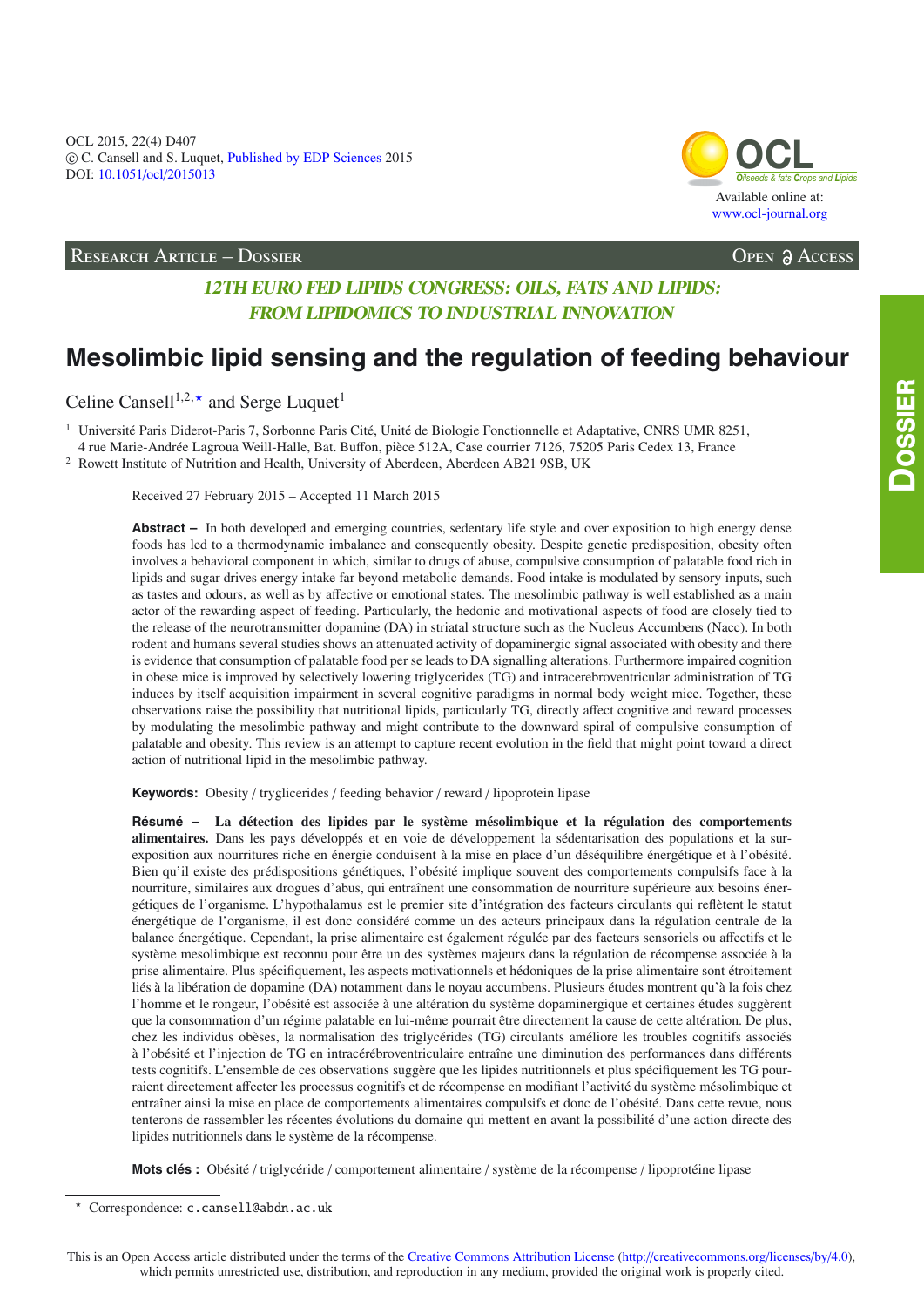## **1 Introduction**

Between 1980 and 2008 the mean BMI of the world's population has increased dramatically. Globally, in 2008, around 35% of adults aged 20 and over were overweight and around 12% were obese (World Health Organization (WHO) estimations). Obesity is a risk factor for chronic diseases like cardiovascular diseases, diabetes, degenerative joint diseases and cancers. Overweight and obesity are the fifth worldwide mortality factor (WHO estimation). Monogenic form of obesity shows that genetic factors can be involved in the establishment of this disease (Xia and Grant, [2013](#page-5-0)). However in many case, obesity results from interaction between genetic predisposition and negative environment. In fact, maintenance of a healthy body weight is possible through a fine regulation of energy balance which coordinates energy intake, food consumption, and energy release, activity and thermogenesis. In both developed and emerging countries, sedentary life style and over exposition to high energy dense foods has led to a thermodynamic imbalance, and consequently, excessive caloric intake and reduced energy expenditure are the main causes for the prevalence of obesity (Hill *et al.*, [2003\)](#page-4-0). The central regulator of food intake and energy expenditure is the brain and particularly the hypothalamus which is the primary site of circulating energy-related signals integration like leptin, ghrelin, or lipids and glucose (Schwartz and Porte, [2005](#page-5-1)). Imbalance in this regulatory process invariably leads to metabolic diseases such as obesity and diabetes in both humans and rodent models (Denis *et al.*, [2014;](#page-4-1) Schwartz and Porte, [2005\)](#page-5-1). Especially, hypothalamus lipids sensing has emerged as a key component in brain regulation of energy balance (Blouet and Schwartz, [2010](#page-4-2); Moulle *et al.*, [2014\)](#page-5-2). Alteration of hypothalamic lipid sensing appears to be involved in several brain response to nutrient oversupply (*i*.*e*. inflammation, ER stress. . . ) that leads to obesity (Velloso and Schwartz, [2011\)](#page-5-3). Food intake is also modulated by sensory inputs, such as tastes and odours, as well as by affective or emotional states. For example, stress or anxiety can stimulate reward seeking and consumption of highly palatable food independent of metabolic demand (Dallman *et al.*, [2003\)](#page-4-3). Among several brain circuits, the mesolimbic pathway is well established as a main actor of the rewarding aspect of feeding. In fact, the hedonic and motivational aspects of food are closely tied to the release of the neurotransmitter dopamine (DA) in striatal structure such as the Nucleus Accumbens (Nacc). DA release is stimulated by high-fat/ high-sugar (HFHS) foods as well as by various desirable stimuli (*e*.g., sex, drugs) (Palmiter, [2007;](#page-5-4) Volkow *et al.*, [2011;](#page-5-5) Wise, [2006\)](#page-5-6). HFHS diet consumption in both human and rodent has been associated with the progressive loss in spontaneous locomotor activity, and it has been shown that an acute reduction in locomotor activity is a major contributor to western diet-induced obesity in mice (Bjursell *et al.*, [2008](#page-4-4)). Moreover HFHS diet were also link to the establishment of an addictive-like reward dysfunction and compulsive eating in obese rats (Johnson and Kenny, [2010\)](#page-4-5) and depressive like behaviour (Hryhorczuk *et al.*, [2013\)](#page-4-6). Interestingly, obesityassociated cognitive impairment can be improved by selective lowering of circulating triglyceride (TG) (Farr *et al.*, [2008](#page-4-7)). Altogether, those observations raise the possibility that nutritional lipids, and specifically triglycerides, directly act on brain structure-through mechanism similar as hypothalamic lipid sensing to affect cognitive and reward processes and contribute to the downward spiral of compulsive food consumption.

In this review, we will focus on mechanism by which brain regulates rewarding component of food intake and then expose recent evolution in the field that might point toward a direct action of nutritional lipid in the mesolimbic pathway.

# **2 Hedonic and motivational aspect of feeding: a focus on the mesolimbic pathway**

Hypothalamic integration of orexigenic and anorexigenic circulating signals allow the brain to adapt food intake according to energy needs, however, the food palatability is a powerful determinant of feeding and characterize the rewarding aspect of food intake. Palatability defines food properties which induce animal sensitive response for this food and so induce a desire more or less important for this food (Greenhalgh and Reid, [1971\)](#page-4-8). Food palatability is characterized by the smell, the taste, the texture, the temperature and the appearance of the food. Nevertheless, it is not only an inherent property of food as it is also defined by experience, metabolic demands and other environmental factors like stress (de Castro *et al.*, [2000\)](#page-4-9). The mesolimbic pathway is one of neural networks which encode the different aspect of food intake: "liking", "wanting" and "learning" (Berridge, [2009;](#page-4-10) Wise, [2006\)](#page-5-6). The mesolimbic pathway is a dopaminergic pathway. Although, DA is a neurotransmitter well studied in reward processes, opioids, endocannabinoids, serotonin and others are also involved in the rewarding aspect of food intake but we will not discuss it in this review (Kelley *et al.*, [2002;](#page-4-11) Le Merrer *et al.*, [2009](#page-5-7)). It has been shown that DA antagonists increase appetite, energy intake and weight gain, whereas DA agonists reduce energy intake and produce weight loss (Leddy *et al.*, [2004;](#page-5-8) de Leon *et al.*, [2007\)](#page-4-12). DA binds to several G-protein-coupled DA receptors-D1 and D5 coupled to Gs $\alpha$ ; D2, D3 and D4 coupled to Gi $\alpha$ -which activate intracellular signalling pathways in postsynaptic neurons. DA neurons are mainly located in the Ventral Tegmental Area (VTA) and innervate limbic regions like the Nacc, the prefrontal cortex (PFC), the amygdala (AG) and the hippocampus (HP). During regular circumstances, DA neurons are firing continuously causing tonic DA release; salient environmental stimuli induce burst-firing of DA neurons resulting in a burst of DA release (Palmiter, [2007\)](#page-5-4). Palatable food ingestion is associated with DA release in Nacc, and the degree of pleasure from eating correlates with amount of DA released (Small *et al.*, [2003](#page-5-9); Szczypka *et al.*, [2001\)](#page-5-10). DA is also involved with the motivation to perform behaviours necessary to procure and consume the food. In fact, DA-deficient mice are hypophagic, fail to engage in goaldirected feeding behaviours, and will die of starvation (Palmiter, [2008;](#page-5-11) Szczypka *et al.*, [1999\)](#page-5-12). Moreover, it was found that chemical lesions of the DA system (pharmacological antagonists of DA receptor), sufficient to inhibit food-seeking behaviour, did not affect the pleasure reactions to sucrose placed in the mouth (Berridge and Robinson, [1998;](#page-4-13) Tyrka *et al.*, [1992\)](#page-5-13). This finding was interpreted as indicating that the neural systems mediating the pleasure impact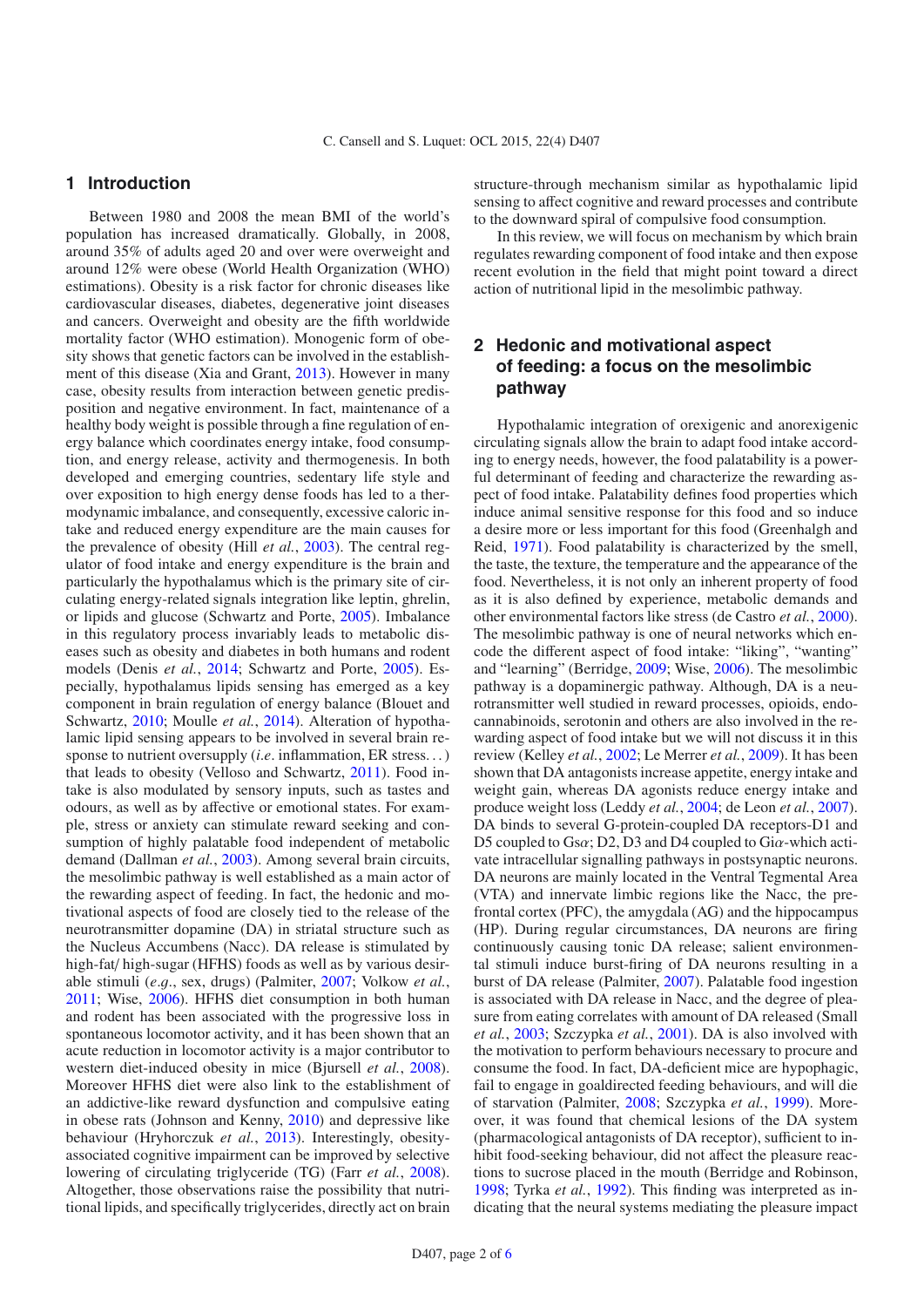of preferred tastes was distinct from that mediating the ability of incentives to elicit goal-directed behaviour; these two processes were termed "liking" and "wanting", respectively. With regard to neurochemical mediation, it was proposed that "wanting" is governed by DA whereas "liking" depends upon opioid transmission (Kelley *et al.*, [2005](#page-4-14)).

In summary the rewarding aspect of food intake elicited by the mesolimbic pathway activation is well established as a main actor of feeding regulation however the neurochemical characterization of this process is still discussed (Maldonado *et al.*, [2006;](#page-5-15) Palmiter, [2007;](#page-5-4) Will *et al.*, [2006\)](#page-5-16).

# **3 Mesolimbic lipid sensing and feeding behaviour**

#### **3.1 Brain lipid sensing**

Cerebral lipids are an essential component of both membranes and intracellular signalling pathways. They represent 50% of brain dry weight – the highest organ lipid content after adipose tissue (Edmond, [2001;](#page-4-15) Watkins *et al.*, [2001](#page-5-17)). A growing body of evidence suggests that cerebral lipids are derived from both local synthesis and uptake from the blood. In fact, in human, brain signal of radiolabelled arachidonic acid (AA) has been shown by Positron Emission Tomography (PET) scan imaging following the intravenous injection of radiolabeled AA (Esposito *et al.*, [2007](#page-4-16)). PET scan imaging also demonstrates Palmitate and AA brain incorporation in primate and rats (Arai *et al.*, [1995;](#page-4-17) Chang *et al.*, [1997a,](#page-4-18) [1997b\)](#page-4-19). Although their transport mechanism across the BBB are still not clear, several studies show that some polyunsaturated FA (PUFA) have the ability to cross the BBB (Rapoport *et al.*, [2001](#page-5-18); Smith and Nagura, [2001](#page-5-19)). Once across the BBB, it is probable that neurons can take up FA as some neurons do appear to have FA transporters. For example, dissociated neurons from the hypothalamic ventromedial nucleus (VMN) of rats express mRNAs for FA transport proteins (FATP)-1 and 4, and the FA transporter/receptor FAT/CD36 mRNAs (Le Foll *et al.*, [2009](#page-5-20), [2013\)](#page-5-21). Lipoproteins are also a major source of lipids for the brain (Giovacchini *et al.*, [2002\)](#page-4-20) and low-density lipoprotein (LDL) and high-density lipoprotein (HDL) transport across the BBB has been demonstrated *in vitro* (Balazs *et al.*, [2004;](#page-4-21) Candela *et al.*, [2008\)](#page-4-22) and *in vivo* in Drosophila (Brankatschk and Eaton, [2010\)](#page-4-23). Regarding their transport mechanism it has been suggested that lipoproteins could be detected by specific receptors in endothelial cells and then transported and metabolised in the brain (Chen *et al.*, [2008;](#page-4-24) Edmond, [2001\)](#page-4-15). Another model suggests that TG contained in lipoproteins could be hydrolysed at the level of BBB by the LPL; liberated FA could then be transported in the brain (Chen *et al.*, [2008;](#page-4-24) Rapoport, [2001\)](#page-5-22) *via* passive transport, the flip-flop (Mitchell and Hatch, [2011\)](#page-5-23) or active transport *via* transport proteins described above (Mitchell and Hatch, [2011](#page-5-23)).

Hypothalamic lipid sensing is involved in the central regulation of different aspect of energy balance like food intake, pancreatic hormones secretion, hepatic glucose production, lipids metabolism and energy expenditure (Blouet and Schwartz, [2010](#page-4-2); Moulle *et al.*, [2014;](#page-5-2) Picard *et al.*, [2014\)](#page-5-24). Most of studies about brain lipid sensing focused on FA, however TG are also involved in the central regulation of energy balance. In fact, TG are able to change BBB permeability to Ghrelin and so participates to the regulation of food intake (Kumar *et al.*, [2002\)](#page-4-25). Moreover a recent study has shown that the central inhibition of TG hydrolysis by the LPL induces hyperphagia and obesity (Wang *et al.*, [2011\)](#page-5-25). Although fatty acid have been shown to regulate food intake through hypothalamic network (Lam *et al.*, [2005\)](#page-4-26) it must be pointed out that, unlike plasma TG-rich lipoproteins which rise after a meal, plasma level of FA actually decrease due to the combined action of lipolysis inhibition and hyperinsulinemia (Ruge *et al.*, [2009\)](#page-5-26). Indeed, during a meal the hydrolysis and absorption by the gut leads to TG packaging and finally chylomicrons synthesis. Moreover the liver also produces very low density lipoprotein (VLDL). Thus TG-rich lipoproteins, accumulating after a meal, could also pretend to be a physiologically relevant satiety signal acting in the brain to regulate feeding behaviour and energy expenditure (Blouet and Schwartz, [2010;](#page-4-2) Migrenne *et al.*, [2011;](#page-5-27) Wang *et al.*, [2011\)](#page-5-25).

#### **3.2 Mesolimbic triglycerides sensing**

Both mesolimbic and hypothalamic regions express enzymes involved in the transport, manipulation and metabolism of TG (Eckel and Robbins, [1984;](#page-4-27) Kim *et al.*, [2002](#page-4-28); Paradis *et al.*, [2004;](#page-5-28) Rapoport, [2001;](#page-5-22) Ronnett *et al.*, [2005](#page-5-29), [2006;](#page-5-30) Wang and Eckel, [2009,](#page-5-31) [2012\)](#page-5-32). In particular, the HP and the Nacc express LPL, a key enzyme involved in TG hydrolysis (Ben-Zeev *et al.*, [1990](#page-4-29)). Recent studies have highlighted the importance of brain TG hydrolysis in the regulation of energy balance (Wang *et al.*, [2011](#page-5-25)). In fact neuronal deletion of LPL induces hyperphagia, energy expenditure and locomotor activity decrease, and finally obesity in mice on standard diet (Wang *et al.*, [2011\)](#page-5-25). Moreover variation in circulating TG after a high-fat meal is a strong predictor for hyperphagia and obesity (Karatayev *et al.*, [2009\)](#page-4-30) but until now a physiological model that allows for the study of TG action on the brain has been missing. In a recent study we have established a method to evaluate the behavioural and metabolic consequences of brain TG sensing by infusing TG *via* the natural route of access to the brain through the carotid artery in the direction of the brain, at a rate and concentration that closely recapitulate the postprandial increase in TG but without affecting systemic FA or TG concentrations. Our results provide the first experimental evidence that TG can directly target mesolimbic structures to modulate the rewarding component of food intake (Cansell *et al.*, [2014\)](#page-4-31). Such TG infusion leads to a decrease in nocturnal and amphetamine (DA activator) induced locomotor activity and abolishes preference for palatable HFHS food in lean mice. As described before, the palatable property of food and its ability to induce pleasure are regulated by the reward system and particularly involved DA signalling. The action of central TG delivery on food preference, nocturnal activity and psychostimulant- induced locomotion suggested that brain TG signalling may directly influence motivated behaviour. We tested this hypothesis by first pretraining mice to lever press for high sucrose food reward pellets, and then following intra-carotid saline or TG infusion, assessing their performance on a Progressive Ratio (PR) task that measures the amount of effort an animal is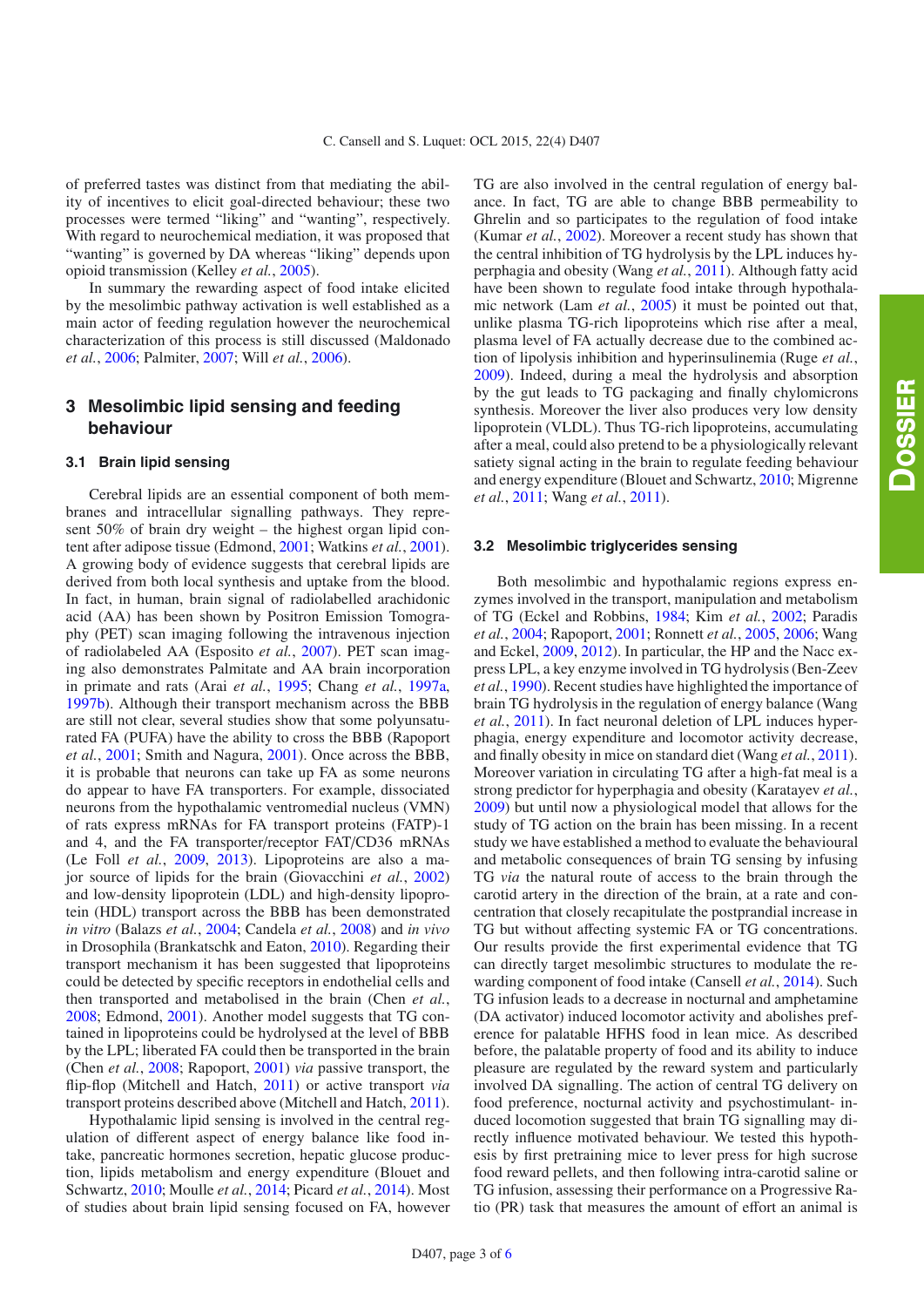willing to exert to obtain food rewards. We demonstrated that brain TG delivery decreases the overall motivation to work for reward. We have also begun to define the neural circuitry and molecular mechanisms by which TG influence neural activity and behaviour. Indeed, in contrast to the effects of TG infusion, deletion of the gene encoding the TG-hydrolyzing enzyme LpL specifically in the Nacc leads to sensitization to the reinforcing properties of palatable food as revealed by the PR operant task and hyperphagia during a HFHS food preference task (Cansell *et al.*, [2014\)](#page-4-31).

As previously enounced, plasma TG accumulate after a meal and gradually return to basal levels (Ruge *et al.*, [2009](#page-5-26)). However, plasma TG is often chronically elevated in obesity (Subramanian and Chait, [2012\)](#page-5-33). During prolonged TG perfusion, designed to mimic chronic hypertriglyceridemia, we found that adaptive desensitization processes occur such that TG infusion no longer abolishes HFHS preference but continues to suppress locomotor activity. Consistent with this, using Diet Induced Obesity (DIO) mice to physiologically model chronic hypertriglyceridemia, central TG delivery still reduced locomotor activity but no longer was effective in modulating food preference. Together, these data suggest a model whereby postprandial increases in plasma TG are hydrolyzed locally in the Nacc where they alter the reward system to effect a reduction in locomotor activity and reduce the incentive properties of calorie-rich HFHS foods. Those findings are consistent with a recent study demonstrating that satiation-induced changes in brain response to a palatable food are strongly and specifically associated with changes in circulating ghrelin and TG (Sun *et al.*, [2014](#page-5-34)). However, in the face of sustained elevations in plasma TG, achieved either by intra-carotid perfusion or DIO, the mechanisms that normally serve to reduce the rewarding impact of HFHS foods is no longer operating (Cansell *et al.*, [2014\)](#page-4-31). This model predicts a positive feedback loop whereby chronically high plasma TG, such as occurs in obesity, cripple the homeostatic mechanisms that curb food intake resulting in uncontrolled caloric consumption and reduced physical activity. Such a mechanism would serve to drive body weight gain, whereas making weight loss more difficult. Further studies will be required to uncover the cellular basis of mesolimbic TG sensing mediated by LPL, the downstream molecular events that occur following TG hydrolysis, and how these events alter the activity of rewarding circuits.

# **4 Conclusion**

Previous work on how circulating lipids affect the brain has focused chiefly on the effects of FA on brain metabolism and behavior. For instance, intracerebroventricular injection of oleic acid was shown to alter hypothalamic lipid metabolism and result in decreased food intake (Obici *et al.*, [2002\)](#page-5-35). Furthermore, lipid metabolism in the hypothalamus has been repeatedly shown to be critical in mediating the central effects of FA (Lam *et al.*, [2005;](#page-4-26) Moulle *et al.*, [2014](#page-5-2); Picard *et al.*, [2014\)](#page-5-24). We therefore propose that the central availability of TG and FA differ (Fig. [1\)](#page-3-0), that these lipid species influence neural circuit function through separate mechanisms, and that they have opposing effects on food-seeking behaviour. Although FA may principally act in the hypothalamus and func-

<span id="page-3-0"></span>

**Fig. 1.** Brain nutritional lipids sensing and the central regulation of energy balance. We therefore propose that the central availability of TG and FA differe, that these lipid species influence neural circuit function through separate mechanisms, and that they have opposing effects on food-seeking behaviour. Although FA may principally act in the hypothalamus and function to increase food intake in response to a fast, TG sensing may depend on local hydrolysis by LpL in the mesolimbic pathway where they decrease the rewarding or motivational properties of food. Amy, amygdala; ARC, arcuate nucleus; Cpu, caudate putamen; DMH, dorsomedial hypothalmaus; HP, hippocampus; LH, lateral nucleus; LPL, Lipoprotein lipase; Nacc, nucleus accumbens; NTS, nucleus tractus solitarius; PFC, prefrontal cortex; PVN, para-venticular nucleus; SN, substantia nigra; VMH, ventromedial hypothalamus; VTA, ventral tegmental area.

tion to increase food intake in response to a fast, TG sensing may depend on local hydrolysis by LpL in the mesolimbic pathway where they decrease the rewarding or motivational properties of food. Potential mechanisms could involve lipidmediated activation of membrane receptors (Abumrad *et al.* [2005;](#page-4-32) Moulle *et al.*, [2013\)](#page-5-36) cellular energy-related pathways (Lage *et al.*, [2008;](#page-4-33) Lopez *et al.*, [2005\)](#page-5-37) endoplasmic reticulum stress (Zhang *et al.*, [2008\)](#page-5-38) eicosanoids-dependent inflammatory processes (Rapoport *et al.*, [2001](#page-5-18)), endocannabinoid signalling pathways (Lafourcade *et al.*, [2011;](#page-4-34) Solinas *et al.*, [2008\)](#page-5-39) and lipid-activated transcriptional adaptations (Aleshin *et al.*, [2013\)](#page-4-35).

It has been shown that hypothalamic FA sensing is involved in the central regulation of food intake and glucose homeostasis. In a recent study we demonstrated that TG acts on the mesolimbic pathway probably through a mechanism dependant on their hydrolysis by LPL (Lam *et al.*, [2005;](#page-4-26) Moulle *et al.*, [2014;](#page-5-2) Picard *et al.*, [2014\)](#page-5-24).

*Acknowledgements.* Ideas discussed here are based in part on a presentation of the author at the 12th Euro Fed Lipid Congress. This work as supported by ATIP grant from the "Centre National de la Recherche Scientifique" (CNRS) and by the "Agence Nationale de la Recherche" (ANR -09-BLAN-0267-02 and ANR 11 BSV1 021 01).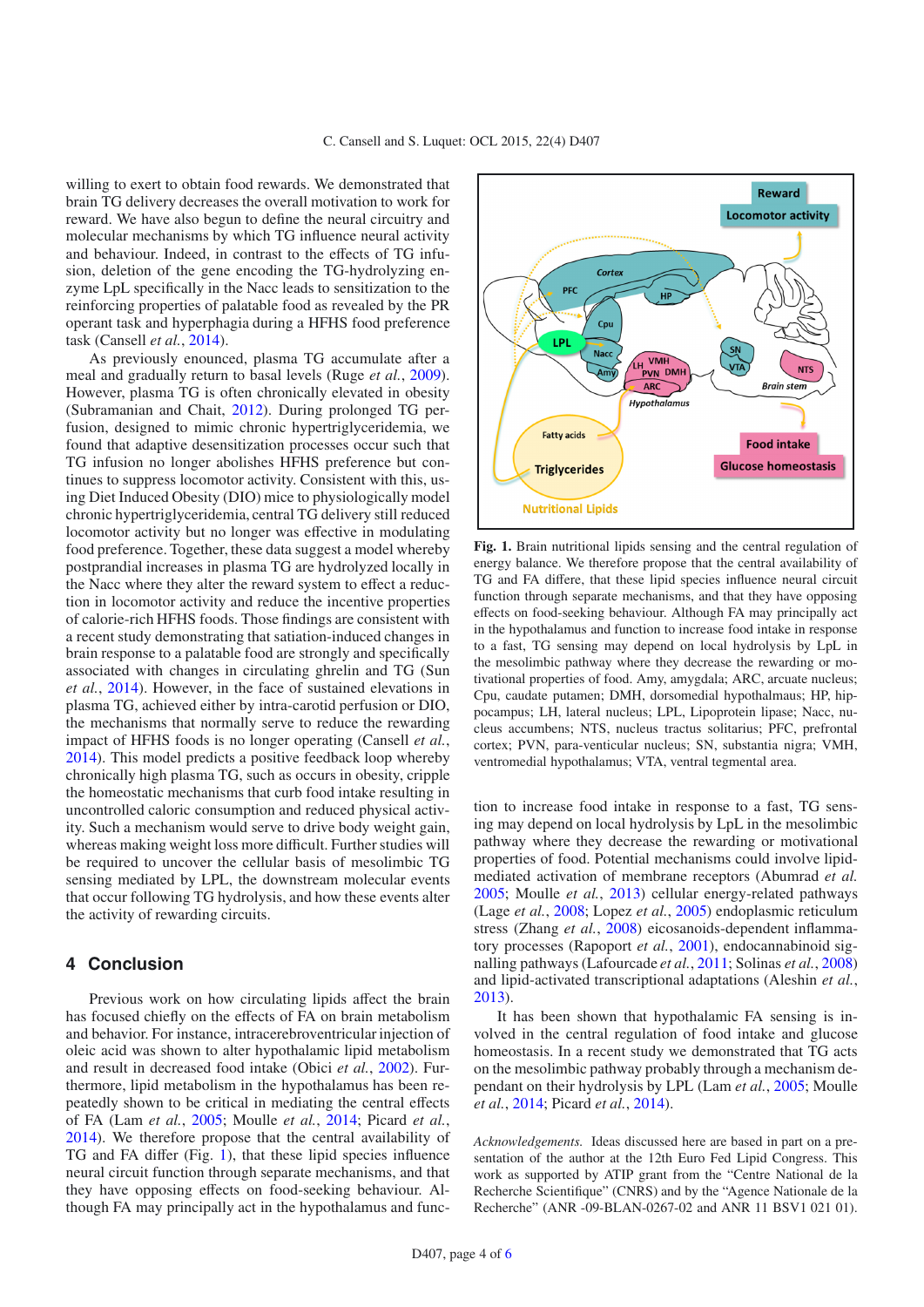CC received a PhD fellowship from the CNRS, a research fellowship from the "Société Francophone du Diabete-Roche" (SFD) and an award from the "Groupe d'étude et de recherche en lipidomique" (GERLI).

## **Disclosure**

The authors declare no conflict of interest.

### **References**

- <span id="page-4-32"></span>Abumrad NA, Ajmal M, Pothakos K, Robinson JK. 2005. CD36 expression and brain function: does CD36 deficiency impact learning ability? *Prostaglandins Other Lipid Mediat.* 77: 77–83.
- <span id="page-4-35"></span>Aleshin S, Strokin M, Sergeeva M, Reiser G. 2013. Peroxisome proliferator-activated receptor (PPAR)beta/delta, a possible nexus of PPARalpha- and PPARgamma-dependent molecular pathways in neurodegenerative diseases: Review and novel hypotheses. *Neurochem. Int.* 63: 322–330.
- <span id="page-4-17"></span>Arai T, Wakabayashi S, Channing MA, *et al.* 1995. Incorporation of [1-carbon-11]palmitate in monkey brain using PET. *J. Nucl. Med.* 36: 2261–2267.
- <span id="page-4-21"></span>Balazs Z, Panzenboeck U, Hammer A, *et al*. 2004. Uptake and transport of high-density lipoprotein (HDL) and HDL-associated alpha-tocopherol by an *in vitro* blood-brain barrier model. *J. Neurochem.* 89: 939–950.
- <span id="page-4-29"></span>Ben-Zeev O, Doolittle MH, Singh N, Chang CH, Schotz MC. 1990. Synthesis and regulation of lipoprotein lipase in the hippocampus. *J. Lipid Res.* 31: 1307–1313.
- <span id="page-4-10"></span>Berridge KC. 2009. "Liking" and "wanting" food rewards: brain substrates and roles in eating disorders. *Physiol. Behav.* 97: 537–550.
- <span id="page-4-13"></span>Berridge KC, Robinson TE. 1998. What is the role of dopamine in reward: hedonic impact, reward learning, or incentive salience? *Brain Res. Rev.* 28: 309–369.
- <span id="page-4-4"></span>Bjursell M, Gerdin AK, Lelliott CJ, etăal. 2008. Acutely reduced locomotor activity is a major contributor to Western diet-induced obesity in mice. *Am. J. Physiol. Endocrinol. Metab.* 294: E251– E260.
- <span id="page-4-2"></span>Blouet C, Schwartz GJ. 2010. Hypothalamic nutrient sensing in the control of energy homeostasis. *Behav. Brain Res.* 209: 1–12.
- <span id="page-4-23"></span>Brankatschk M, Eaton S. 2010. Lipoprotein particles cross the bloodbrain barrier in Drosophila. *J. Neurosci.* 30: 10441–10447.
- <span id="page-4-22"></span>Candela P, Gosselet F, Miller F, *et al*. 2008. Physiological pathway for low-density lipoproteins across the blood-brain barrier: transcytosis through brain capillary endothelial cells *in vitro*. *Endothelium* 15: 254–264.
- <span id="page-4-31"></span>Cansell C, Castel J, Denis RG, *et al.* 2014. Dietary triglycerides act on mesolimbic structures to regulate the rewarding and motivational aspects of feeding. *Mol. Psychiatry* 19: 1095–1105.
- <span id="page-4-18"></span>Chang MC, Arai T, Freed LM, *et al.* 1997a. Brain incorporation of [1-11C]arachidonate in normocapnic and hypercapnic monkeys, measured with positron emission tomography. *Brain Res.* 755: 74–83.
- <span id="page-4-19"></span>Chang MC, Grange E, Rabin O, Bell JM. 1997b. Incorporation of [U-14C]palmitate into rat brain: effect of an inhibitor of betaoxidation. *J. Lipid Res.* 38: 295–300.
- <span id="page-4-24"></span>Chen CT, Green JT, Orr SK, Bazinet RP. 2008. Regulation of brain polyunsaturated fatty acid uptake and turnover. *Prostaglandins Leukot. Essent. Fatty Acids* 79: 85–91.
- <span id="page-4-3"></span>Dallman MF, Pecoraro N, Akana SF, *et al.* 2003. Chronic stress and obesity: a new view of "comfort food". *Proc. Natl. Acad. Sci. USA* 100: 11696–11701.
- <span id="page-4-9"></span>De Castro JM, Bellisle F, Dalix AM, Pearcey SM. 2000. Palatability and intake relationships in free-living humans. characterization and independence of influence in North Americans. *Physiol. Behav.* 70: 343–350.
- <span id="page-4-12"></span>De Leon J, Diaz FJ, Josiassen RC, Cooper TB, Simpson GM. 2007. Weight gain during a double-blind multidosage clozapine study. *J. Clin. Psychopharmacol.* 27: 22–27.
- <span id="page-4-1"></span>Denis RG, Joly-Amado A, Cansell C, Castel J, Martinez S, Delbes AS, Luquet S. 2014. Central orchestration of peripheral nutrient partitioning and substrate utilization: implications for the metabolic syndrome. *Diabetes Metab.* 40: 191–197.
- <span id="page-4-27"></span>Eckel RH, Robbins RJ. 1984. Lipoprotein lipase is produced, regulated, and functional in rat brain. *Proc. Natl Acad. Sci. USA* 81: 7604–7607.
- <span id="page-4-15"></span>Edmond J. 2001. Essential polyunsaturated fatty acids and the barrier to the brain: the components of a model for transport. *J. Mol. Neurosci.* 16: 181–193; discussion 215–121.
- <span id="page-4-16"></span>Esposito G, Giovacchini G, Der M, *et al.* 2007. Imaging signal transduction via arachidonic acid in the human brain during visual stimulation, by means of positron emission tomography. *Neuroimage* 34: 1342–1351.
- <span id="page-4-7"></span>Farr SA, Yamada KA, Butterfield DA, *et al.* 2008. Obesity and hypertriglyceridemia produce cognitive impairment. *Endocrinology* 149: 2628–2636.
- <span id="page-4-20"></span>Giovacchini G, Chang MC, Channing MA, *et al.* 2002. Brain incorporation of [11C]arachidonic acid in young healthy humans measured with positron emission tomography. *J. Cereb. Blood Flow Metab.* 22: 1453–1462.
- <span id="page-4-8"></span>Greenhalgh JF, Reid GW. 1971. Relative palatability to sheep of straw, hay and dried grass. *Br. J. Nutr.* 26: 107–116.
- <span id="page-4-0"></span>Hill JO, Wyatt HR, Reed GW, Peters JC. 2003. Obesity and the environment: where do we go from here? *Science* 299: 853–855.
- <span id="page-4-6"></span>Hryhorczuk C, Sharma S, Fulton SE. 2013. Metabolic disturbances connecting obesity and depression. *Front. Neurosci.* 7: 177.
- <span id="page-4-5"></span>Johnson PM, Kenny PJ. 2010. Dopamine D2 receptors in addictionlike reward dysfunction and compulsive eating in obese rats. *Nat. Neurosci.* 13: 635–641.
- <span id="page-4-30"></span>Karatayev O, Gaysinskaya V, Chang GQ, Leibowitz SF. 2009. Circulating triglycerides after a high-fat meal: predictor of increased caloric intake, orexigenic peptide expression, and dietary obesity. *Brain Res.* 1298: 111–122.
- <span id="page-4-11"></span>Kelley AE, Bakshi VP, Haber SN, Steininger TL, Will MJ, Zhang M. 2002. Opioid modulation of taste hedonics within the ventral striatum. *Physiol. Behav.* 76: 365–377.
- <span id="page-4-14"></span>Kelley AE, Baldo BA, Pratt WE. 2005. A proposed hypothalamicthalamic-striatal axis for the integration of energy balance, arousal, and food reward. *J. Comp. Neurol.* 493: 72–85.
- <span id="page-4-28"></span>Kim EK, Miller I, Landree LE, *et al.* 2002. Expression of FAS within hypothalamic neurons: a model for decreased food intake after C75 treatment. *Am. J. Physiol. Endocrinol. Metab.* 283: E867– 879.
- <span id="page-4-25"></span>Kumar MV, Shimokawa T, Nagy TR, Lane MD. 2002. Differential effects of a centrally acting fatty acid synthase inhibitor in lean and obese mice. *Proc. Natl Acad. Sci. USA* 99: 1921–1925.
- <span id="page-4-34"></span>Lafourcade M, Larrieu T, Mato S, *et al.* 2011. Nutritional omega-3 deficiency abolishes endocannabinoid-mediated neuronal functions. *Nat. Neurosci.* 14: 345–350.
- <span id="page-4-33"></span>Lage R, Dieguez C, Vidal-Puig A, Lopez M. 2008. AMPK: a metabolic gauge regulating whole-body energy homeostasis. *Trends Mol. Med.* 14: 539–549.
- <span id="page-4-26"></span>Lam TK, Schwartz GJ, Rossetti L. 2005. Hypothalamic sensing of fatty acids. *Nat. Neurosci.* 8: 579–584.